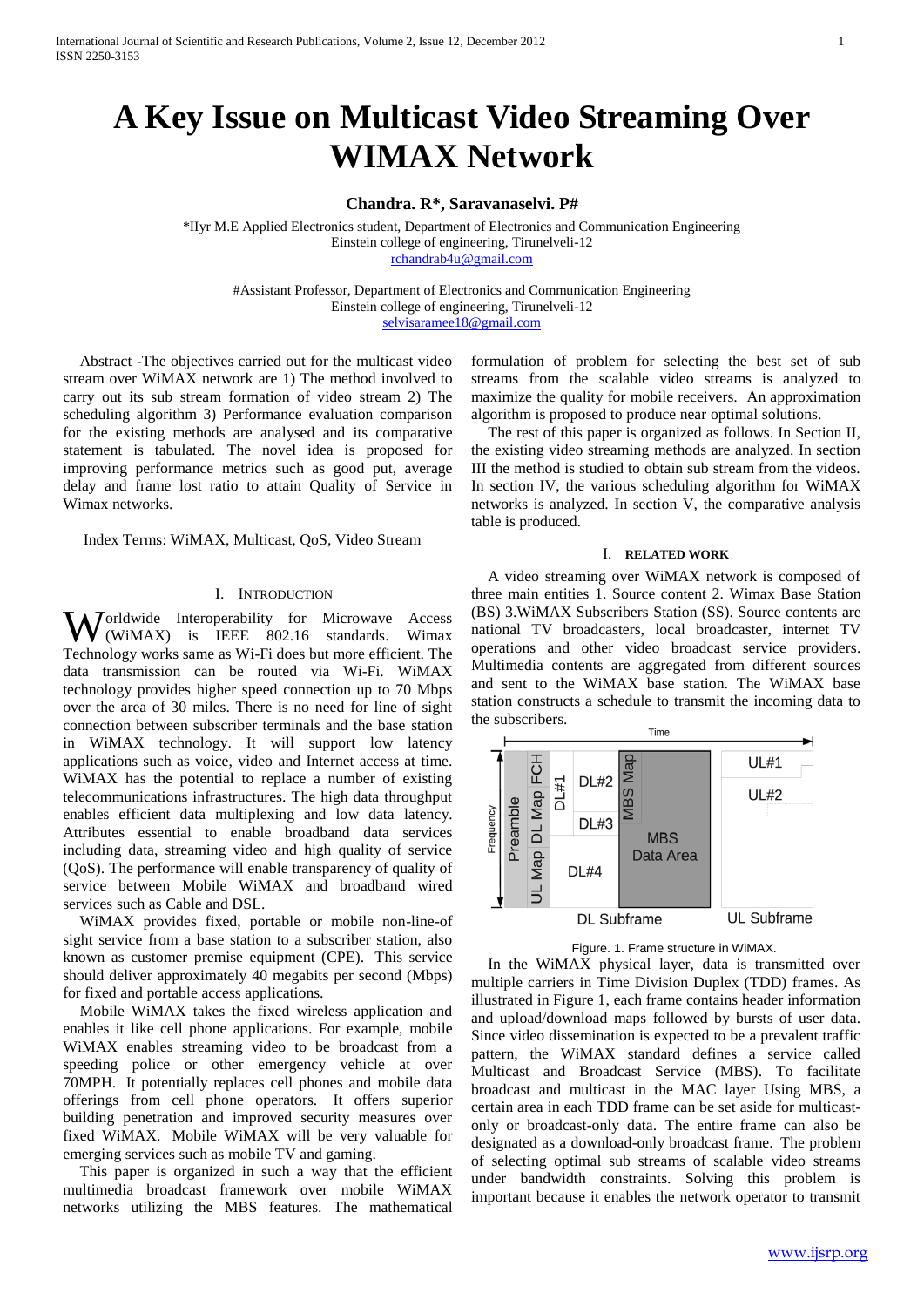higher quality videos or more number of video streams at the same capacity.

Cohen et al. [1] combined a group of TDD frames together into a super-frame. They describe a cost based scheme where a cost function is associated with each userchannel pair. Three user interaction models are considered: (i) user can either be statically hooked to a channel, (ii) user can choose to listen to a channel, or (iii) the user channel association can keep changing based on the transmission medium conditions but in this paper does not consider the delay requirements which are central to video streaming.

Jiang et al. [2] proposed a scheme to transmit scalable video streams in which two layers of each video are transmitted separately. The base layer is transmitted as one stream over a reliable channel while the enhancement layer is transmitted as a different stream over a less reliable channel. Conceptually, this work implements a rate adaptive multiple description coding. However, it describes only one stream and it does not address the resource management problem arising in multi stream transmission scenarios.

Reguant et al. [3] considered splitting a video stream into two streams and transmitting them over two different broadcast networks. The first stream is transmitted over a DVB-H network at all times while the second stream is transmitted over WiMAX network most of the time. If the user wants to use some other non-video application in parallel, the stream going through WiMAX is degraded to accommodate that application. This ensures a minimum video quality at all times while maintaining the flexibility of using other applications. WiMAX applications and do not utilize MBS. In contrast, our approach considers a multimediaintensive system with extensive use of MBS.

Shi et al. [4] propose a burst scheduling algorithm for energy minimization on per subscriber basis for unicast data. The algorithm arranges the mobile subscribers in ascending order based on the ratio of the current data arrival rate to the required data rate. If the current rate is significantly higher than the required rate, the mobile subscriber can go to sleep for some interval. After computing the sleep intervals for all mobile subscribers the bursts are scheduled in a longest interval first manner. After transmission of each burst, the algorithm checks to ensure that the data requirements of all mobile subscribers are being satisfied. The work in [4] is designed for unicast streaming of video and does not consider the multicast/broadcast service. Also the algorithm requires maintaining state information of all mobile subscribers served by a base station.

Liao and Lee [5] suggest a scheduling scheme where the uni-cast data is clustered around the multicast data bursts. They assumed that the burst length and positions for a particular stream is the same in all super-frames.

The work in [6] is designed for unicast streaming of video and does not consider the multicast/broadcast service. Also the algorithm requires maintaining state information of all mobile subscribers served by a base station. Then they present an enhancement to the longest virtual buffer first scheduling algorithm proposed by Shi et al. [6] by clustering the unicast data around the multicast data bursts. Their work evaluates the energy efficiency in a multi-class traffic scenario, whereas our work is focused on the energy efficiency of the video broadcast service.

# II. **SUBSTREAM FORMATION**

# **A.** *MULTIPLE DESCRIPTIONS CODING (MDC):*

Multiple descriptions coding (MDC) is a [coding](http://en.wikipedia.org/wiki/Channel_coding) technique that fragments a single [media](http://en.wikipedia.org/wiki/Streaming_media)  [stream](http://en.wikipedia.org/wiki/Streaming_media) into n sub streams ( $n \ge 2$ ) referred to as descriptions. The goal of MDC is to create several independent descriptions that can contribute to one or more characteristics of video: spatial or temporal resolution, signal-to-noise ratio, frequency content. Descriptions can have the same importance (balanced MDC schemes) or they can have different importance (unbalanced MDC schemes). The more descriptions received, the higher the quality of decoded video. The quality of a stream can be expected to be roughly proportional to data rate sustained by the receiver. MDC allows for rate-adaptive streaming. Content providers send all descriptions of a stream without checking the download limitations of user. Experiments have shown that Multiple Description is very robust: the delivered quality is acceptable even at high loss rates.

# B*. LAYERED CODING:*

The majority of [codecs](http://en.wikipedia.org/wiki/Codec) uses Single Description (SD) video coding. This approach does not partition any data at all. MDC is a form of data partitioning, thus comparable to layered coding as it is used in [MPEG-2](http://en.wikipedia.org/wiki/MPEG-2) and [MPEG-4.](http://en.wikipedia.org/wiki/MPEG-4) In contrast to MDC, layered coding mechanisms generate a base layer and n enhancement layers. The base layer is necessary for the media stream to be decoded; enhancement layers are applied to improve stream quality. However, the first enhancement layer depends on the base layer and each enhancement layer  $n + 1$ depends on its subordinate layer n, thus can only be applied if n was already applied. Hence, media streams using the layered approach are interrupted whenever the base layer is missing and as a consequence the data of the respective enhancement layers is rendered useless. The same applies for missing enhancement layers. Many different techniques exist to generate a layered video bit stream. The most common types are known as temporal layering, spatial layering and signal-to-noise-ratio (SNR) layering. Temporal layering is achieved by distributing the individual images of a video sequence over a set of layers. Thus, the more temporal layers that are used in the decoding process, the higher the frame rate of the video. In spatial layering, a multi resolution representation is used to split each image into set of layers. In this case an increased number of reconstruction layers correspond to higher spatial resolution of the individual images of the video. In SNR layering, the amount of lossy compression applied through quantization is progressively adjusted. All three types of layering are highly appropriate both for videoconferencing applications and streaming applications. Temporal layering has the lowest complexity and is the easiest to implement, since it precludes manipulation of individual images. However, temporal layering affects the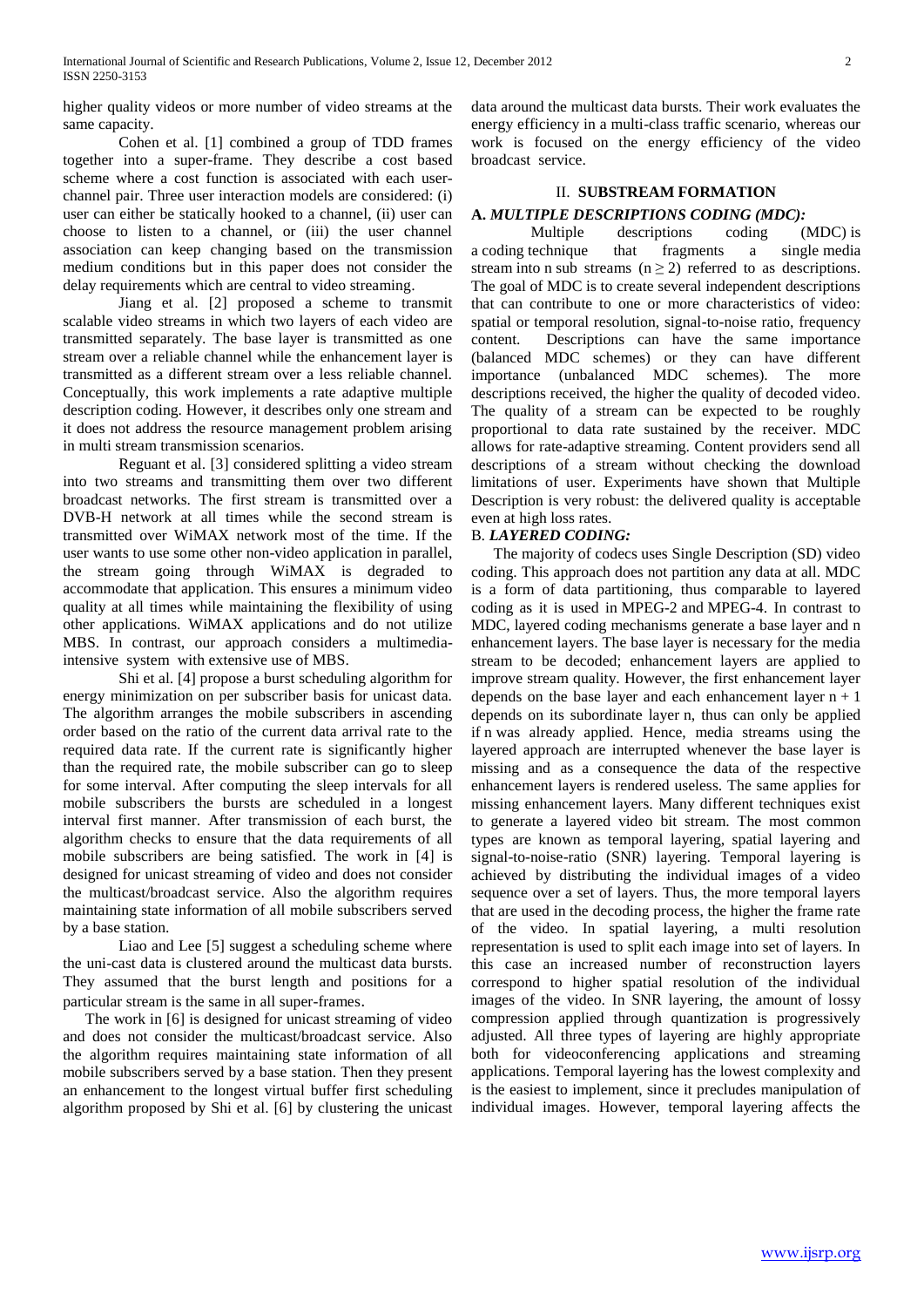design of the inter-frame compression scheme of the video coder, since inter-frame dependencies imposed by the temporal prediction must be resolvable by a decoder that only receives a subset of the temporal layers. Spatial layering is highly desirable since it makes it possible to decode the video at different spatial resolutions.

# *C. Scalable Video Coding (SVC):*

The objective of the SVC standardization has been to enable the encoding of a high-quality video bit stream that contains one or more subset bit streams that can themselves be decoded with a complexity and reconstruction quality similar to that achieved using the existing H.264/MPEG-4 AVC design with the same quantity of data as in the subset bit stream. The subset bit stream is derived by dropping packets from the larger bit stream. A subset bit stream can represent a lower spatial resolution, or a lower temporal resolution, or a lower quality video signal (each separately or in combination) compared to the bit stream it is derived from. The following modalities are possible:

# 1. *Temporal (frame rate) scalability*:

The motion compensation dependencies are structured so that complete pictures (i.e. their associated packets) can be dropped from the bit stream. (Temporal scalability is already enabled by H.264/MPEG-4 AVC. SVC has only provided supplemental enhancement information to improve its usage.)

2. *Spatial (picture size) scalability*:

Video is coded at multiple spatial resolutions. The data and decoded samples of lower resolutions can be used to predict data or samples of higher resolutions in order to reduce the bit rate to code the higher resolutions.

*3. SNR/Quality/Fidelity scalability:*

Video is coded at a single spatial resolution but at different qualities. The data and decoded samples of lower qualities can be used to predict data or samples of higher qualities in order to reduce the bit rate to code the higher qualities.

4.*Combined scalability:*

A combination of the 3 scalability modalities described above. SVC enables [forward compatibility](http://en.wikipedia.org/wiki/Forward_compatibility) for older hardware: the same bit stream can be consumed by basic hardware which can only decode a low-resolution subset (i.e. [720p](http://en.wikipedia.org/wiki/720p) or [1080i\)](http://en.wikipedia.org/wiki/1080i), while more advanced hard9ware will be able decode high quality video stream (1080P)

# **IV. SCHEDULING ALGORITHM**

#### A. *DEFICIT ROUND ROBIN (DRR):*

If the packet size is less than the quantum assumed it is accepted. If the packet size exceeds the quantum then, only quantum size is accepted from connection and a deficit counter is set with a value equal to difference between quantum and packet size. At the end of each Round, if there

are any bytes remaining in deficit counter, the amount of bytes is carried over to the next round.

#### B. *WEIGHTED ROUND ROBIN(WRR):*

Weighted round robin scheduling algorithm the packets are transmitted in first in first out (FIFO) queues. Each queue in the input buffer has its own weight. Based on the weight the packet will be transmitted. The WRR scheduler operates in rounds. In each round the scheduler visits each queue in a round robin fashion starting with queue one. During each visit of a queue one or more packets may be serviced.

### C. *VIRTUAL CLOCK SCHEDULING ALGORITHM(VC):*

Virtual clock scheduling Algorithms used for scheduling play a major role in **providing** quality of service in video streaming. Virtual clock control average data rate of data transmission. The algorithm stamps the packets with virtual clock values and transmits the packets in the ascending order of their stamps. According to the flows specified transmission rates the virtual clock algorithm determines which packets should be forwarded.

#### D. *RATE BASED(RB) METHOD:*

The video play back service is divided into levels depends on client buffer level& all clients within the same level of service. RB method is used to minimize the probability of request drops from handoff clients. to reduce the request drop probability. When a request is generated, each request specifies its desirable bandwidth *M* and minimum bandwidth *m* to the system. The difference between *M* and *m* is called bandwidth loss tolerance (BLT). A fraction of BLT, called actual borrowable bandwidth (ABB).

If the cell does not have enough bandwidth, the existing request may temporarily give up a certain amount of bandwidth by moving down to a lower service level. As soon as bandwidth becomes available, the borrowed bandwidth will be returned to the degraded request. The important feature is that no request will be served below its minimum bandwidth requirement once it is admitted.

# E. *BUFFER SENSITIVE BANDWIDTH ALLOCATION:*

The playback of a video will start only after a buffer level, called preferred buffer level (PBL). Based on the play rate of a video, the system determines the buffer playback duration (BPD) of the video frames at the buffer. BSBA method is to allocate the limited mobile bandwidth at the base station to the concurrent request in the cell based on their playback buffer duration.

The allocation of bandwidth is divided into 2 phase. The bandwidth allocated to serve a client request is the minimum of the bandwidth that is equally divided from the available bandwidth.

 $\text{BW\_Adi}\!=\!\!\textit{min}\left(\!\frac{\textit{BW\_available}}{n},\overline{\textit{BW\_consumel}}\right)$ 

Where i, n=number of concurrent requests

i) More bandwidth will be allocated to the client whose buffer playback duration is shorter.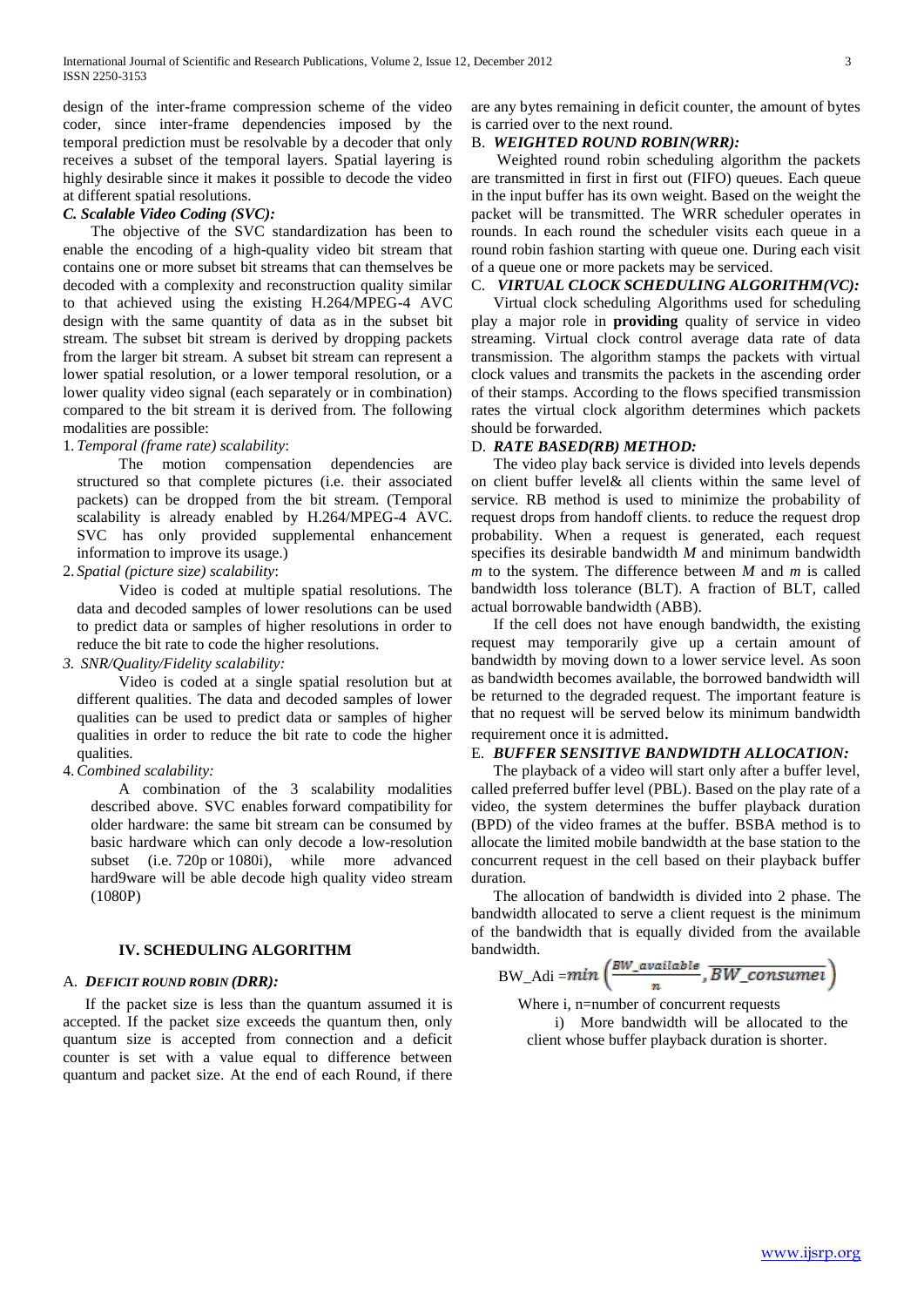$$
BW_{ASI} = \left(\frac{(buffer \; player \; backwardion)^{-1}}{(\sum_{i=1}^{n} buffer \; player \; davback \; duration)^{-1}} \times (1\_BW\_AdFR)\right)
$$

Where

BW\_ASi =total bandwidth allocated at the first phase

#### F. *BUFFER SENSITIVE RATE-BASED (BSRB):*

The buffer level at a client can be easily calculated by the server based on the playback time of the last frame transmitted to the client. Based on the buffer level, the buffer playback duration (BPD) at a client is determined. If BPD is large, it can tolerate a longer period of transient overloading.

The system divide the service into level based on the minimum & expected workload requirement of each request. The entire request in the same cell will be served at the same level. then actual amount of bandwidth to be allocated to a

request I at service level n by using<br>buffer level at client I<br>bandwidth for request  $I = n - \frac{buffer \; level \; at \; client \; I}{Banwidth \; adjustment \; period}$ 

# III. **PERFORMANCE ANALYSIS**

In p. sankar [6] the simulation has been carried out for video with and without network load. The performance parameters Throughput, loss rate and delay-jitter are evaluated at the Destination. The throughput, loss rate and delay Jitter was measured for 1sec for the varying size frames. Actual throughput in bits per sec for the three algorithms is given in Table. I. It was observed that DRR and VC gives a better throughput when compared to WRR. the VC algorithm drop rate is lowest in comparison with WRR and DRR. It is concluded from the result that the dropping starts only when the routers are having insufficient buffer capacity. Delay jitter is a performance measure that shows the delay variation between arrival times of consecutive packets. VC gives less jitter characteristics due to time stamping as compared to other algorithms As shown in Table I.

| algorithm                                       | <b>Throughput</b><br>(Bits/sec) | <b>Loss Rate</b><br>(Bits/sec) | <b>Delay</b><br><b>Jitter</b> |
|-------------------------------------------------|---------------------------------|--------------------------------|-------------------------------|
| <b>Weighted Round</b><br><b>Robin(WRR)</b>      | 2,46,724                        | 37,853                         | low                           |
| Deficit<br>Round<br><b>Robin(DRR)</b>           | 2,58,016                        | 50,399                         | High                          |
| Virtual<br>clock<br>scheduling<br>algorithm(VC) | 2,73,368                        | 37,853                         | Lowest                        |

#### Table I: performance

In order to simplify the simulator, Kam-Yiu Lam1[7] only simulate a single cell with a base station and a number of mobile clients. The set of mobile clients in the cell are divided into three groups and each group of clients has different buffer

sizes and request videos with different workload characteristics. The performance parameters Frame lost Rate, Request Drop Rate and Normalized mean service level was calculated for Rate based(RB) method , Buffer Sensitive bandwidth allocation(BSBA) and Buffer Sensitive Rate Based(BSRA) algorithm. The RB method have higher frame lost rate than Buffer sensitive Bandwidth allocation(BSBA), Buffer Sensitive Rate Based(BSRA) as shown in table II.

| algorithm                                                          | Frame<br>lost rate | <b>Request</b><br>Drop rate | <b>Normalized</b><br>mean<br>service<br>level |
|--------------------------------------------------------------------|--------------------|-----------------------------|-----------------------------------------------|
| Rate<br>based<br>method(RB)                                        | 98%                | 0.09                        | 0.089                                         |
| sensitive<br><b>Buffer</b><br><b>Bandwidth</b><br>allocation(BSBA) | 35%                | 0.125                       |                                               |
| <b>Sensitive</b><br><b>Buffer</b><br>Rate<br><b>Based(BSRA)</b>    | 34%                | 0.859                       | 0.001                                         |

#### Table II: performance

#### IV.**CONCLUSIONS**

In this work the key issues involved in the multicasting of video stream over wimax is carry out. The mathematical solution is analysed for selecting the optimal sub streams of scalable video streams under bandwidth constraints to maximize the quality for mobile receivers.

#### **REFERENCES**

- [1]. R. Cohen, L. Katzir, and R. Rizzi, "On the trade-off between energy and multicast efficiency in 802.16e-like mobile networks," *IEEE Transactions on Mobile Computing*, vol. 7, no. 3, pp. 346–357, March 2008..
- [2]. H. Juan, H. Huang, C. Huang, and T. Chiang, "Scalable video streaming over mobile WiMAX," in *Proc. of International Symposium on Circuits and Systems*, New Orleans, LA, May 2007, pp. 3463–3466.
- [3]. V. Reguant, F. Prats, R. de Pozuelo, F. Margalef, and G. Ubiergo, "Delivery of H.264 SVC/MDC streams over WiMAX and DVB-T networks," in *Proc. of IEEE International Symposium on Consumer Electronics (ISCE'08)*, Algarve, Portugal, April 2008, pp. 1–4.
- [4] J. Shi, G. Fang, Y. Sun, J. Zhou, Z. Li, and E. Dutkiewicz, "Improving Mobile Station Energy Efficiency in IEEE 802.16e WMAN by Burst Scheduling," in *Proc. of IEEE GLOBECOM'06*, San Francisco, CA, December 2006, pp. 1–5
- [5]. W. Liao and N. Lee, "An Integrated Power Saving Scheduling Algorithm in 802.16e Wireless Metropolitan Area Networks," in *Proc. of International Conference on Mobile Technology, Applications & Systems*, Yilan, Taiwan, 2008, pp. 1–8..
- [6]. P.sankar and Chellamuthu."Virtual Clock Scheduling Algorithm for Video Streaming" in International Journal of Computer Theory and Engineering, Vol. 1, No. 5, December, 2009.
- [7]. Kam-Yiu Lam1, Joe Yuen1, Sang H. Son2 and Edward Chan1" Scheduling Video Stream Transmissions for Distributed Playback over Mobile Cellular Networks"
- [8] sudhakar radhakrishnan "effective video coding for multimedia applications"